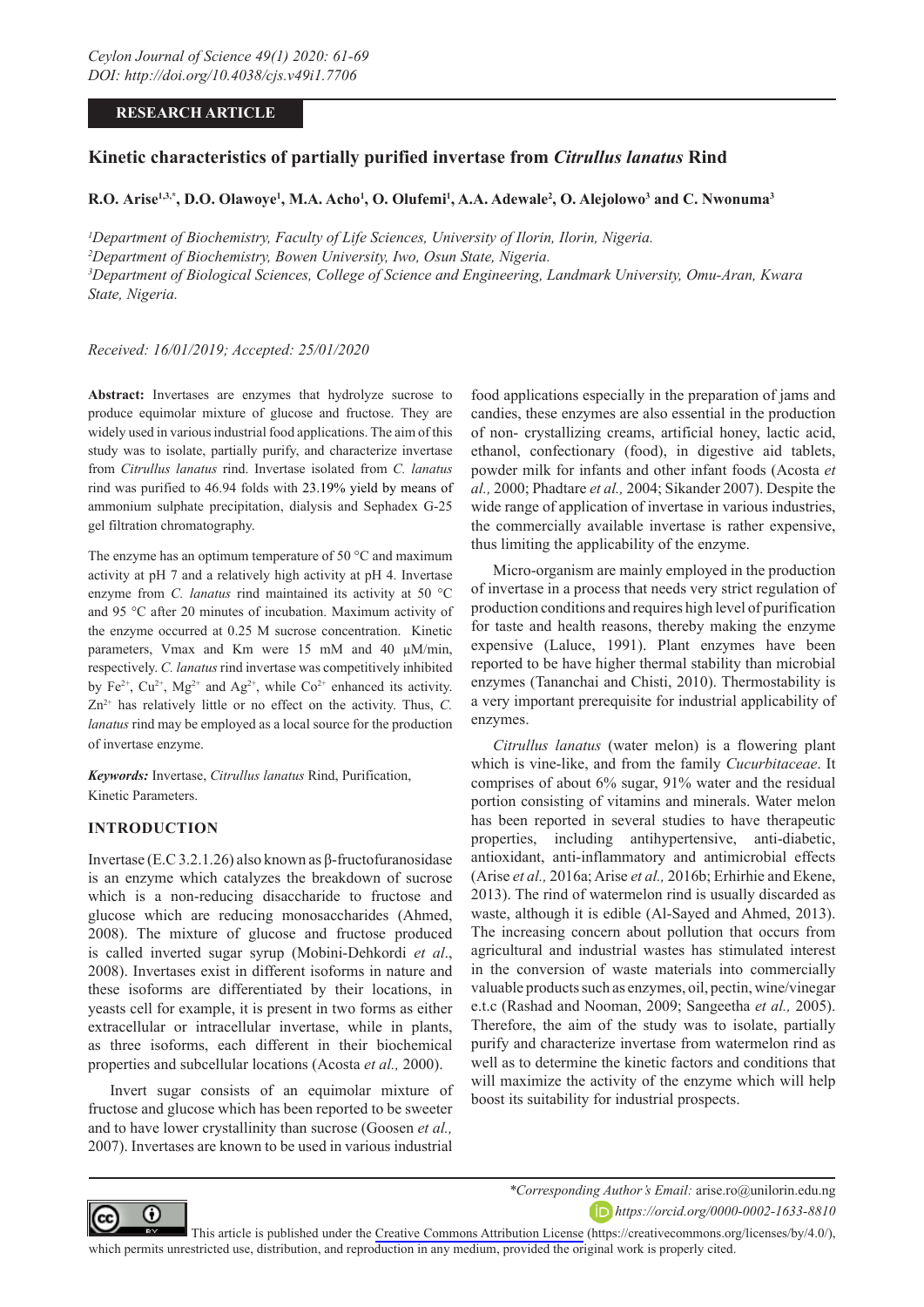# **MATERIALS AND METHODS**

## **Plant material**

*Citrullus lanatus* (water melon) was purchased from vendors in Ilorin metropolis, Kwara state, Nigeria. It was authenticated at the Herbarium Unit of the Department of Plant Biology, University of Ilorin, Ilorin, Nigeria.

# **Reagents and Assay Kits**

Sephadex G-25 and ethylenediamine tetraacetic acid (EDTA), were products of Sigma Chemical (St. Louis, USA), while sucrose and 3,5-dinitrosalicylic reagent were products of Kem light laboratories, Mumbai, India. All other reagents used were of analytical grade.

# **Preparation of Plant Extract**

The rind of water melon was removed from the whole water melon ball, and the white portion of the rind was carefully scraped into a clean container, cut into small pieces and weighed. Three thousand milliliter (3000 ml) of ice cold sodium phosphate buffer (pH 7) containing 1 mM EDTA, and 50 mM sodium metabisulfite, were added to 1700 g of the rind. A sterilized stainless Maxwell blender placed in a freezer for 24 hours was used to pulverize the mixture of rind and buffer. The entire slurry was filtered using a clean three-layer muslin cloth at 4 °C and then centrifuged at 15000 g for 30 minutes at 1 ºC using a cold centrifuge. The supernatant obtained afterwards was then stored at 4 ºC and it served as the crude enzyme source.

### **Invertase and protein assays**

Assay for invertase activity was carried out using a 5-minute standard test as described by Timerman (2012). The original enzyme source (OES) was appropriately diluted five (5) times by adding 8ml of 50 mM sodium phosphate buffer to 2ml of OES to obtain 10ml of diluted enzyme source (DES). Aliquot volume (0.5 ml) of DES was carefully transferred into a test tube containing 2 ml of substrate solution (composed of 50 mM sucrose in 50 mM sodium phosphate buffer at pH 7) and the reaction was allowed to proceed for 5 minutes, after which the reaction was stopped by denaturation, using the rapid addition of 2.0 ml of alkaline solution composed of NaOH, 3, 5-dinitrosalicylate, and sodium potassium tartrate. The assay tube was transferred to a boiling water bath for 7-8 minutes. The solution was then allowed to cool and diluted to a final volume of 6.1 ml with the addition of 1.6 ml of 50 mM sodium phosphate buffer at pH 7. Absorbance of the assay was measured spectrophotometrically at 540 nm.

# **Ammonium sulphate precipitation**

Ammonium sulphate precipitation was carried out in ice bath using freshly prepared ammonium sulphate crystals. Powdered ammonium sulphate was weighed and slowly added to the crude extract and stirred gently and the solution kept overnight at  $4 \text{ }^{\circ}C$ . After saturation, each precipitate was collected using a centrifuge at 16500 ×*g* for 30 minutes at 4  $\degree$ C. The precipitate was dissolved again using sodium phosphate buffer (pH 7) and then assayed for

invertase activity (5 ml buffer for every 5 ml precipitate). The saturation with the highest activity of invertase was further purified. The protein concentration was determined using Biuret method, as described by Gornall *et al.* (1949) with bovine serum albumin (BSA) serving as standard.

# **Dialysis of precipitated fraction**

Ammonium sulphate precipitation fraction was dialysed overnight with intermittent stirring. The dialysis buffer was changed 3 times at 2 h interval. The activity of invertase and protein concentration this fraction were determined as described above.

# **Gel filtration with Sephadex G-25**

The sephadex G-25 gel was pre-equilibrated with sodium phosphate buffer at pH 7, a slurry of the gel was poured into a column filled to  $1/4<sup>th</sup>$  of its volume with buffer and was allowed to set for 24 hours. The dialyzed fraction was then loaded at the top of the gel and washed down with sodium phosphate buffer, pH 7. The fractions were collected by volume at the interval of 2 ml each with a flow-rate of 37 ml/h. The activity of invertase and protein concentration of each fraction were determined and the active fractions were pooled.

### **Characterization of** *C. lanatus* **rind invertase**

# *Determination of optimum pH*

Different 50 mM buffers (sodium phosphate, sodium acetate and Tris-HCl buffers) at pH ranging from pH 2-9 were prepared, they were used differently to incubate the enzyme for 30 mins after which the activity of invertase was determined (Bhatti *et al.,* 2006; Amin *et al.,* 2008).

# *Determination of optimum temperature*

Invertase activity was studied for optimum temperature using a method described by Amin *et al.* (2008). Five milliliter (5 ml) of the diluted enzyme source was incubated at temperatures ranging from 10 ºC to 90 ºC for 30 minutes and then assayed for invertase activity.

### *Effect of heat treatment*

The effect of heat treatment on the activity of the enzyme was carried out using a method described by Violet and Meunier (1989). Aliquot volume of enzyme source was heated at 50 ºC and 95 ºC, after which samples were removed at interval of 5 minutes and then assayed for invertase activity. Three milliliter (3 ml) of enzyme source was pipetted into 6 sample bottles. Three milliliter (3 ml) of blank preparation was also pipetted simultaneously into another set of 6 sample bottles; all were placed in a hot water bath at the desired temperature. At 5 min interval, a sample bottle containing enzyme and another containing blank were withdrawn and cooled to room temperature in order to attain equilibrium and then assayed for invertase activity. Residual activity was expressed as a percentage of the activity under the standard assay condition.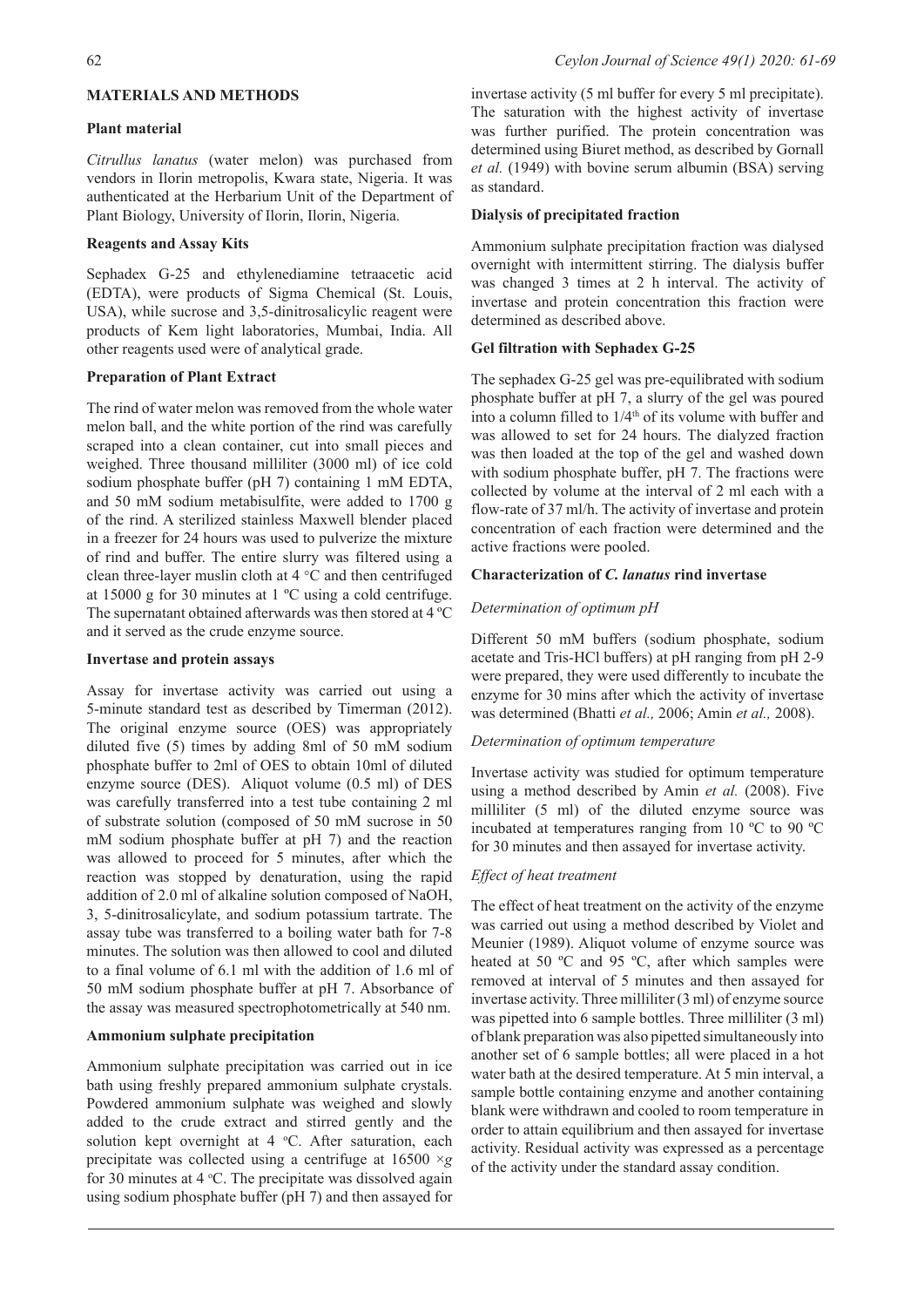# *R.O. Arise et al.* 63

## *Substrate kinetics*

Substrate kinetics was done according to the method adapted by Sivakumar *et al.* (2012). Varying concentrations of substrate ranging from 50 mM to 300 mM were prepared. The standard 5 min assay was carried out with each substrate concentration and the absorbance read at 540 nm. Double reciprocal graphs were then plotted to determine the Vmax and Km values of the enzyme.

#### *Effect of some metal ions on invertase activity*

The method adapted by Bhatti *et al.* (2006) was used to measure the effect of some metal ions on the invertase activity. Fifty millimole (50 mM) concentrations of each ion were prepared and the reaction mixtures were incubated for 30 minutes, after which the activity of invertase was determined, and compared with the activity of the enzyme in the absence of metal ion.

#### *Statistical Analysis*

All data were expressed as the mean of three replicates  $\pm$ standard error of mean (S.E.M). Statistical evaluation of data was performed by SPSS version 16 using one way analysis of variance (ANOVA).

### **RESULTS**

The three step purification of invertase from water melon rind, gave the following result:

#### **Ammonium sulphate precipitation**

As shown in Table 1, the 20-60% saturation fraction had the highest specific enzyme activity (0.633 µM/min/ mg), purity (0.99) and percentage yield (68.25%), this is followed by the 20-50% saturation fraction which had 0.513  $\mu$ M/min/mg specific enzyme activity, 0.80 purity and 48.75% yield. The 20-70% saturation fraction had the lowest level of specific activity, purity and percentage yield (0.232 µM/min/mg, 0.36 and 17.06 % respectively).

### **Dialysis of precipitated fraction**

The dialysate was assayed for invertase activity and the total protein determined. There was an increase in the specific activity of the enzyme after dialysis as undialyzed fraction had 14.46 µM/min/mg while dialyzed fraction had 116.29 µM/min.

#### **Gel filtration**

The gel filtration purification profile is presented in Figure 1. Fraction 8 had the highest invertase activity, followed by fractions 9 and 10 respectively. These fractions were pooled together and further characterized. Going down the whole purification profile from crude extract to gel filtered enzyme source, there was an increase in the specific activity of the enzyme while the protein concentration decreased as unwanted proteins were removed through the purification process as shown in Table 2. The gel filtration fraction had the highest value of specific enzyme activity  $(501.88 \mu M)$ min/mg), which eventually gave a final purification fold of 48.94.

# **Effect of substrate concentration on** *C. lanatus* **rind invertase activity**

Substrate kinetics for the rate of sucrose hydrolysis by *C. lanatus* rind invertase was estimated using a Michealis-Mentens curve (Figure 2). The result showed the activity of the enzyme increased progressively up until 250 mM substrate concentration, after which further increase in substrate concentration did not lead to an appreciable increase in activity of the enzyme. The Lineweaver-Burk plot for hydrolysis of sucrose catalyzed by *C. lanatus* rind invertase (Figure 3) gave 15 mM for the Km value and 40 µM/min for Vmax.

**Table 1:** Summary of ammonium sulphate precipitation of *C. lanatus* rind invertase

| % Saturation | <b>Total protein</b> | <b>Activity</b> | <b>Specific activity</b> | <b>Purification</b> | % Yield |
|--------------|----------------------|-----------------|--------------------------|---------------------|---------|
|              | (mg)                 | $(\mu M/min)$   | $(\mu M/mg)$             | fold                |         |
| Crude        | 67.241               | 42.916          | 0.638                    |                     | 100     |
| $0 - 20%$    | 16.092               | 19.201          | 1.193                    | 1.870               | 44.741  |
| $20 - 50\%$  | 40.805               | 20.934          | 0.513                    | 0.804               | 48.779  |
| $20 - 60\%$  | 46.264               | 29.291          | 0.633                    | 0.992               | 68.252  |
| $20 - 70%$   | 31.609               | 7.323           | 0.232                    | 0.363               | 17.063  |

**Table 2:** Summary of purification process of *C. lanatus* rind invertase from crude extract to gel filtration step.

| <b>Fraction</b>       | <b>Total protein</b><br>(mg) | <b>Activity</b><br>$(\mu M/min)$ | <b>Total activity</b><br>$(\mu M/min)$ | <b>Specific activity</b><br>$(\mu M/min/mg)$ | <b>Purification</b><br>fold | % Yield |
|-----------------------|------------------------------|----------------------------------|----------------------------------------|----------------------------------------------|-----------------------------|---------|
| Crude                 | 145.402                      | 31.094                           | 1554.682                               | 10.692                                       | 000                         | 100.00  |
| $NH, SO4$ ppt         | 51.006                       | 14.757                           | 737.826                                | 14.465                                       | 1.353                       | 47.46   |
| <b>Dialyzed</b>       | 3.305                        | 7.686                            | 384.303                                | 116.293                                      | 10.876                      | 24.72   |
| <b>Gel filtration</b> | 0.718                        | 7.211                            | 360.546                                | 501.880                                      | 46.938                      | 23.19   |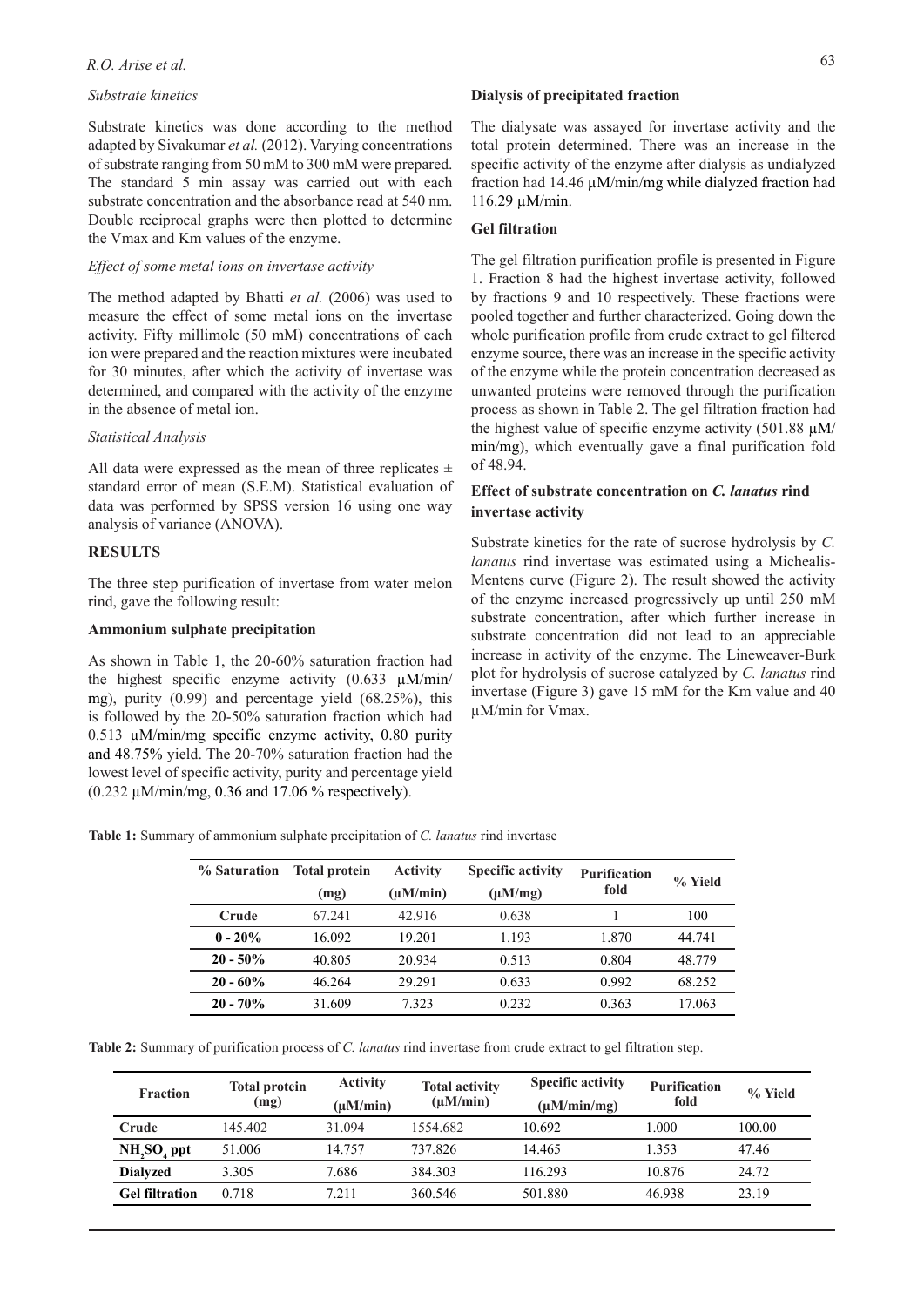

**Figure 1:** Purification profile of *C. lanatus* rind invertase by sephadex G-25 gel filtration.



**Figure 2:** Concentration dependent effect of sucrose (substrate) on *C. lanatus* rind invertase activity.



**Figure 3:** Double reciprocal plot of *C. lanatus* rind invertase activity using sucrose as substrate.

# **Effect of pH on the activity of invertase from** *C. lanatus* **rind**

The effect of different pH (2-9) on the activity of *C. lanatus* rind invertase was determined. The result showed that the activity of *C. lanatus* rind invertase was at its peak at pH 7, but it also had a very high activity at pH 4 as graphically represented in Figure 4.

#### **Determination of optimum temperature**

The graphical representation of the effect of temperature on the activity of *C. lanatus* rind invertase is shown in Figure 5. The peak activity of the enzyme was observed at 50 ºC, with gradual decline in activity as the temperature was increased further.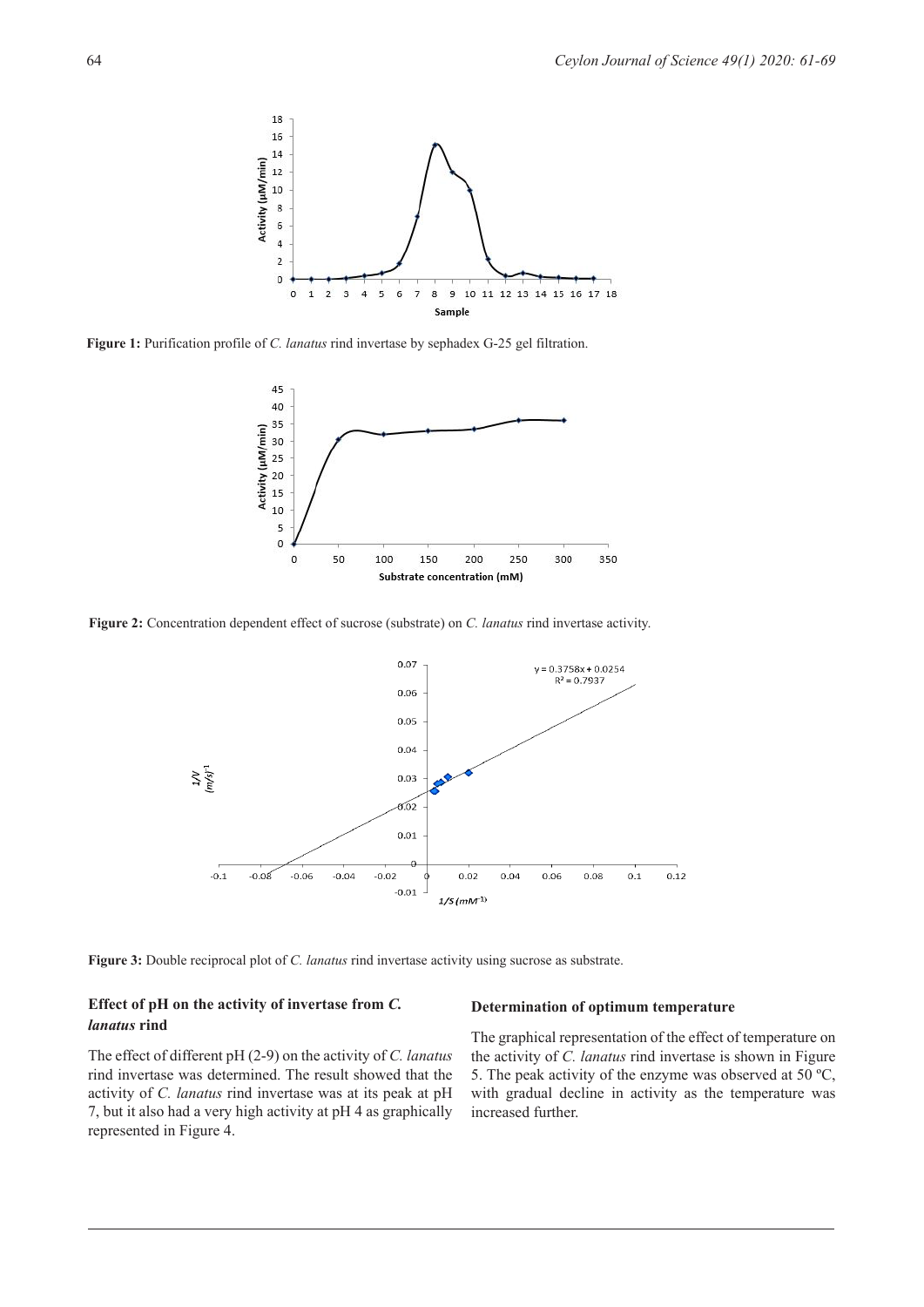

**Figure 4:** Effect of pH on *C. lanatus* rind invertase activity.



**Figure 5:** Effect of temperature on *C. lanatus* rind invertase activity.



**Figure 6:** Effect of heat treatment on *C. lanatus* rind invertase activity.

# **Effect of heat treatment on** *C. lanatus* **rind invertase activity**

The effect of heat treatment at 50 ºC and 95 ºC on the activity of *C. lanatus* rind invertase is represented in Figure 6. The enzyme was extremely thermostable as it retained very high activity after incubation for 20 min at 50ºC and 95 ºC respectively and the activity slightly decreased with further incubation. The optimum activities observed after 20 min incubation at 50 ºC was 30% higher than the

activity observed at less than 10 ºC (temperature at which all reactions were carried out) while the activity was 32.5% higher after incubation for 20 min at 95 °C.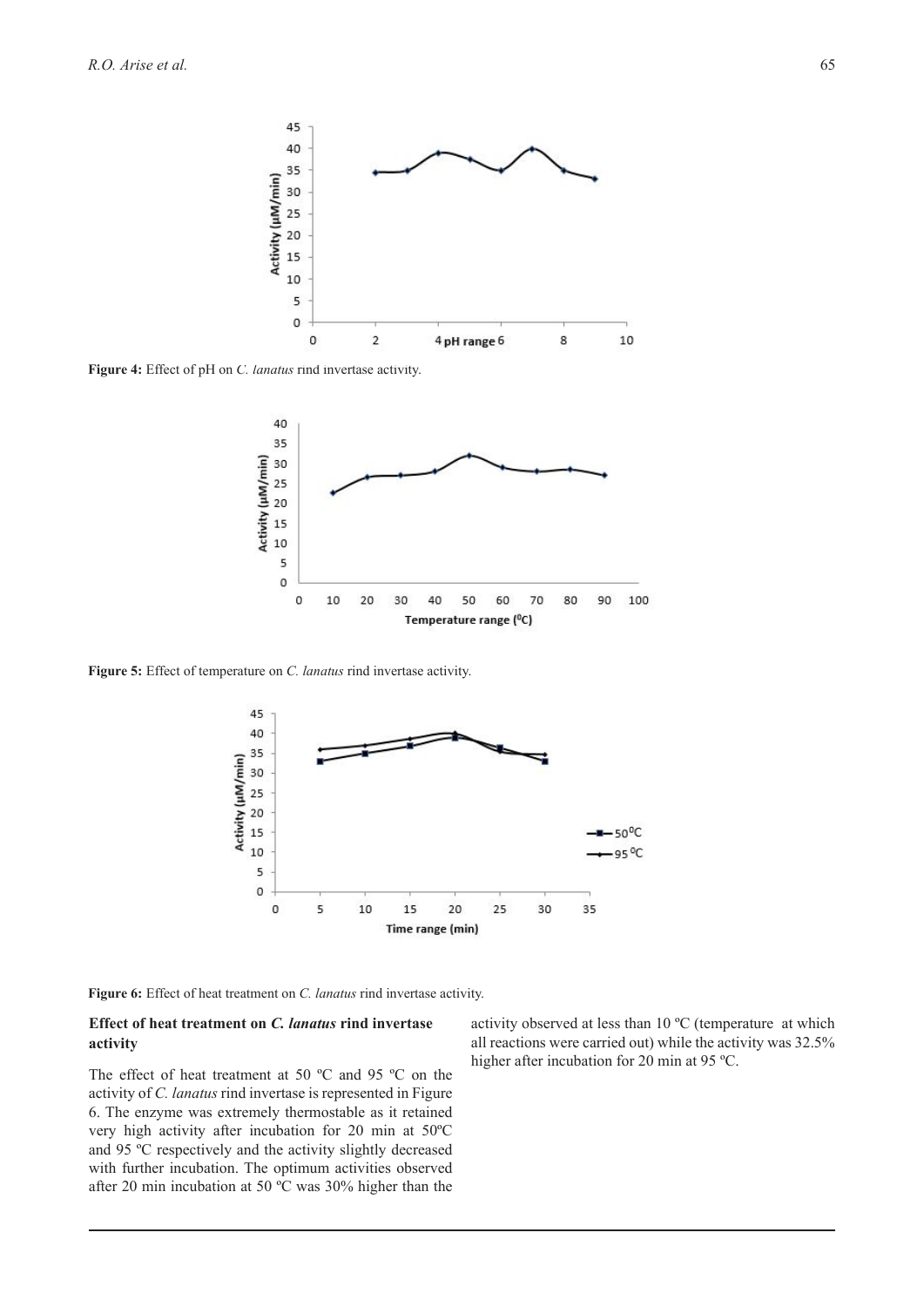# **Effect of some metal ions on** *C. lanatus* **rind invertase activity**

The effect of different concentrations of  $Fe^{2+}$ ,  $Cu^{2+}$ ,  $Co^{2+}$ and  $Zn^{2+}$  on the rate of hydrolysis of sucrose catalyzed by *C. lanatus* rind invertase was observed. All the metal ions caused reduction in the activity of *C. lanatus* rind invertase at 50 mM concentration of each ion (Figure 7). In the presence of  $Fe^{2+}$ , there was an initial 19% increase in activity of *C. lanatus* rind invertase at 30 mM concentration, but a 48% reduction in activity occurred at 50 mM concentration when compared to control. In the presence of  $Cu<sup>2+</sup>$ , there was also an initial 18% increase in the enzyme's activity at 20 mM concentration, while there was a 24% reduction in activity at 50 mM concentration when compared with control. In the presence of  $Co^{2+}$ , there was a 38% increase in activity at 20 mM concentration, while it brought about a 1% reduction in activity at 50 mM concentration when compared with control. However, in the presence of  $\text{Zn}^{2+}$ 

at 20 mM and 50 mM concentrations, there was a 29% and 9% increase in activity of the enzyme respectively, when compared with the control. It therefore means there is a certain concentration at which each of these metal ions will have beneficial effect on the activity of invertase after which, it becomes inhibitory to invertase activity.

Figure 8 shows the graphical representation of the effect of  $\text{Zn}^{2+}$ ,  $\text{Co}^{2+}$  and  $\text{Ag}^{+}$  on the activity of *C. lanatus* rind invertase. The result obtained was compared with the control and it showed that the presence of  $\text{Zn}^{2+}$  caused considerably little or no effect on the activity of *C. lanatus* rind invertase;  $Co^{2+}$  was shown to cause a 17% increase in activity of the enzyme, while an 85% decrease in activity was observed in the presence of Ag<sup>+</sup>.

Figure 9 shows a bar chart representing the summary of the effect of metal ion on the activity of *C. lanatus* rind invertase in comparison with the activity of the enzyme without any metal ion.



**Figure 7:** The effect of increasing concentrations of metal ions on *C. lanatus* rind invertase activity.



**Figure 8:** Activity of *C.lanatus* rind invertase in the presence and absence of  $\text{Co}^{2+}$ ,  $\text{Zn}^{2+}$  and Ag<sup>+</sup>.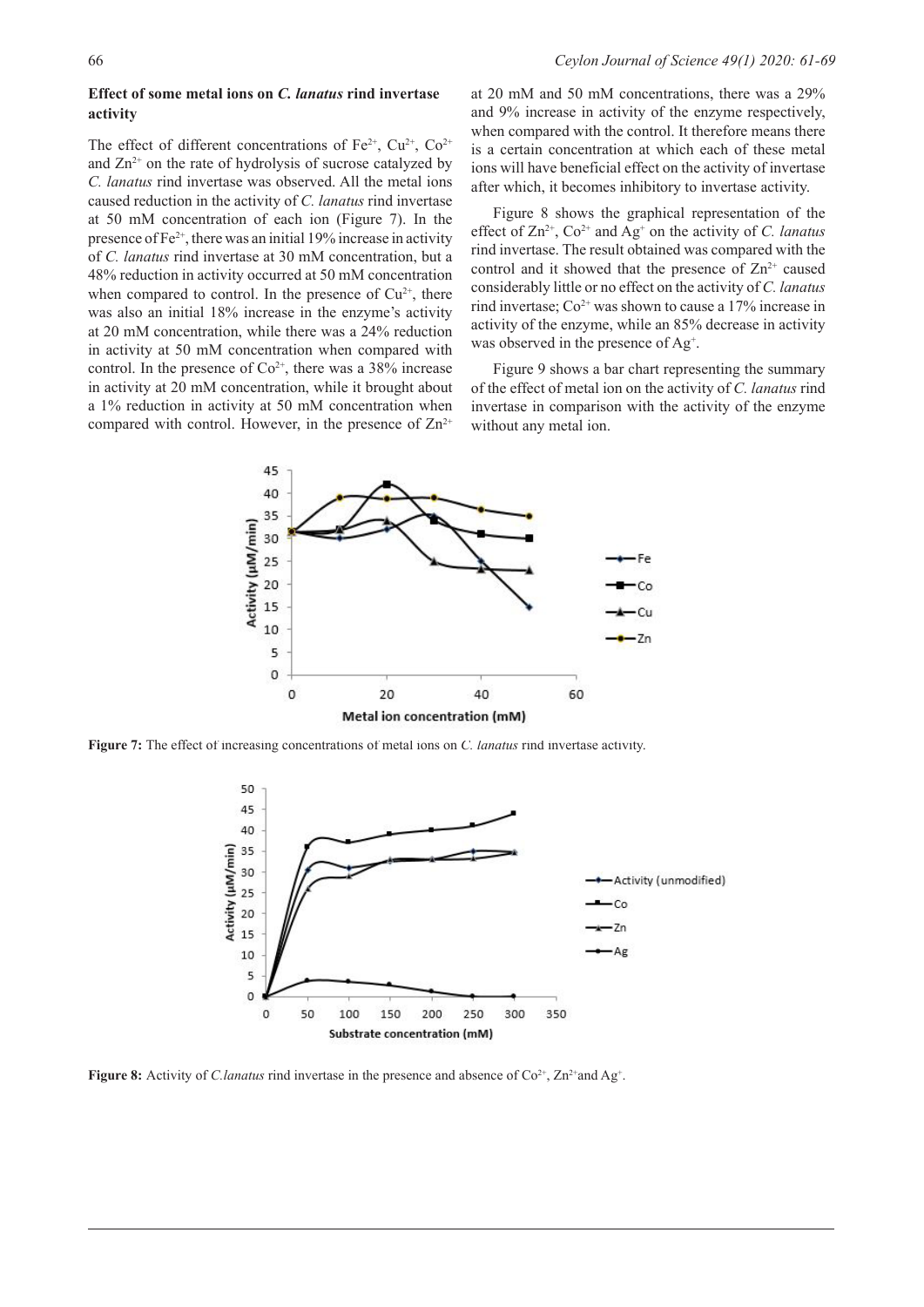

**Figure 9:** Summary of effect of metal ions on the activity of *C. lanatus* rind invertase.



**Figure 10:** Double reciprocal plot for *C. lanatus* rind invertase activity in the presence of  $Fe^{2+}$ ,  $Cu^{2+}$ ,  $Mg^{2+}$  and  $Zn^{2+}$ .

### **Inhibition Studies**

The mode of inhibition exhibited by  $Fe^{2+}$ ,  $Cu^{2+}$  and  $Mg^{2+}$ was determined. Lineweaver-Burk plots were used to ascertain the mode of inhibition of *C. lanatus* rind invertase by the above listed metals. Figure 10 shows that all the investigated inhibitors exhibited the mixed type of inhibition.

# **DISCUSSION**

The purification fold of 46.938 with a yield of 23% obtained from this study was higher than what was obtained for *Aspergillus terreus* which was 8.21 fold but with a better

yield of 76.04% (Shaker, 2015). Similar to this observation is the work of Guimaraes *et al.* (2009) that reported 24% yield of purified invertase. Aslam *et al.* (2013) also reported a purification fold of 15 with recovery of 38 % yield for an extracellular invertase purified with ammonium sulphate precipitation and DEAE Sepahdex A-50.

The effect of pH on the activity of invertase isolated from *C. lanatus* rind was investigated. Stability was observed over a pH range of 2-9 with different buffers (acetate, phosphate, Tris-HCl) with the highest peaks at pH 4 and pH 7, which is an indication of the presence of acidic and alkaline invertases. This agrees with the result of Liu *et al.* (2005) who reported the presence of acidic and alkaline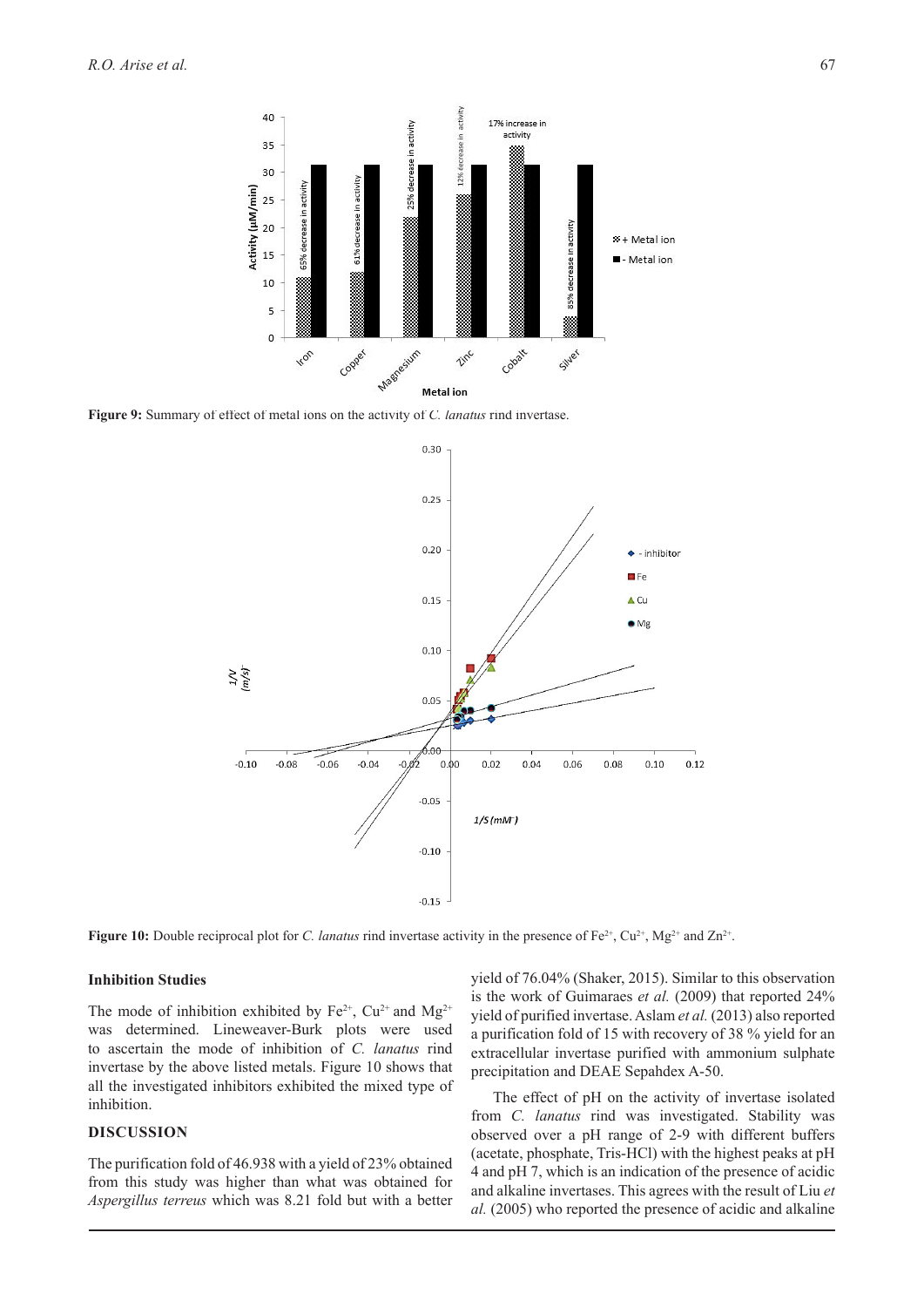Invertase enzyme from *C. lanatus* rind had an optimum temperature of 50 ºC. Similarly, invertase from *Saccharomyces cerevisiae* also showed highest activity at 50ºC, while that from *Saccharomycopis fibuligera* showed an optimum temperature of 55 ºC (Skowronek *et al.,* 2003). Biological reactions happen faster with increase in temperature until the point of enzyme denaturation, above which the enzyme activity and the rate of the reaction decreases abruptly (Marepally, 2017). The initial increase in enzyme activity as the temperature increases is possibly due to increase in reaction rate, as a result of increased kinetic energy of the reacting molecules.

Thermostability studies of *C. lanatus* rind invertase revealed that the enzyme was highly thermostable with optimum activity obtained at 50 ºC and 95 ºC after 20 mins of incubation. Esawy *et al.* (2014) reported that free invertase isolated from honey lost its activity completely at 70 °C after 45 minutes, while the immobilized enzyme kept 80% of its original activity at the same conditions. This suggest that it is very possible that immobilization of *C. lanatus* rind invertase will substantially increase its thermostabilty. Thermal stability is also an important criterion in choosing an enzyme for industrial use (Esawy *et al.,* 2014).

A double reciprocal plot of the enzyme affinity for sucrose gave a straight-line graph from which the Km was calculated to be 15 mM and the Vmax as 40  $\mu$ M/min. The kinetic parameters are similar to that of Hsiao *et al.* (2002) who reported a Km of 15.28 mM for an invertase isolated from rice. However, Gallagher and Pollock (1998) reported a Km of 18 mM for *Lolium temulentum* invertase which was higher than the Km obtained in this study.

The observed decrease in activity of *C. lanatus* rind invertase in the presence of  $Fe^{2+}$ ,  $Cu^{2+}$  and  $Mg^{2+}$  is similar to that reported by Esawy *et al.* (2014) in which  $Fe^{2+}$ ,  $Cu^{2+}$  and Mg2+ brought about a reduction in the activity of invertase isolated from honey.  $Cu^{2+}$  also reportedly inhibited the invertase activities of carrot peels (Zill-e-Huma, 2015), and spent yeast (Kumar and Kesavapillai, 2015).  $Zn^{2+}$  was found to have relatively little or no effect on the activity of the enzyme, whereas Uma *et al.* (2010) reported  $\text{Zn}^{2+}$  to be a competitive inhibitor of the invertase enzyme. Kumar and Kesavapillai (2015) also reported slight inhibition of invertase activity by  $Zn^{2+}$ .

The activity of *C. lanatus* rind invertase was found to be enhanced by incubating it with  $Co<sup>2+</sup>$ . The increase in activity of invertase in the presence of  $Co<sup>2+</sup>$  is in correlation with many previous reports (Rubio *et al.,* 2002; Kumar and Kesavapillai, 2015; Zill-e-Huma, 2015). However, the activity of the enzyme was almost completely lost as 85% reduction in activity was observed on incubation with Ag<sup>+</sup>. Inhibition or activation of invertase activity by metals may

be due to the effect metals have on the amino acid residues present at the active site and the exterior surface of the enzymes. This perhaps may bring about alterations in the charge of the amino acids or structure distortions (Salis *et al.,* 2007).

### **CONCLUSION**

This study established the presence of invertase activity in *Citrullus lanatus* rind. Invertase isolated from *C. lanatus* rind was found to have maximum activities at pH 4 and pH 7 and maximum temperature of 50ºC. It was found to be highly thermostable as it maintained high level of activity at 50ºC and 95ºC after incubation for 20 minutes. The activity of the enzyme was affected by the presence of metal ions in various degrees. Hence, *C. lanatus* rind may be recommended as a local source for the production of invertase enzyme, thus reducing the cost of production significantly.

### **DECLARATION OF CONFLICT OF INTEREST**

The Authors declare that there is no conflict of Interest.

#### **REFERENCES**

- Acosta, N., Beldarrain, A., Rodriguez, Y. and Alonso, Y. (2000). Characterization of recombinant invertase expressed in methylotrophic yeasts. *Biotechnology and Applied Biochemistry* **32**(3): 179-178.
- Ahmed, S.A. (2008). Invertase production by *Bacillus macerans* immobilized on calcium alginate beads. *Journal of Applied Sciences Research* **4**(12): 1777- 1781.
- Al-Sayed, H.M.A. and Ahmed, A.R. (2013). Utilization of watermelon rinds and sharlyn melon peels as a natural source of dietary fiber and antioxidants in cake. Annals of agricultural sciences **58**(1): 83-95.
- Amin, M., Bhatti, H.N. and Perveen, F. (2008). Production, partial purification and thermal characterization of β-amylase from *Fusarium solani* in solid state fermentation. *Journal of the Chemical Society of Pakistan* **30**: 480-485.
- Arise, R.O., Yekeen, A.A. and Ekun, O.E. (2016a). *In vitro* antioxidant and α-amylase inhibitory properties of watermelon seed protein hydrolysates. *Environmental and Experimental Biology* **14**: 163-172.
- Arise, R.O., Yekeen, A.A., Ekun, O.E. and Olatomiwa O.J. (2016b). Protein hydrolysates from *Citrullus lanatus* seed: Antiradical and hydrogen peroxide-scavenging properties and kinetics of angiotensin-1 converting enzyme inhibition. *Ceylon Journal of Science* **45**(2): 39-52.
- Aslam, A., Ikram-ul-Haq and Ali, S. (2013). Purification and characterization of two invertases from mutant strain of *Saccharomyces cerevisiae*. *Pakistan Journal of Botany* **45**(1): 285-291.
- Bhatti, H.N., Asgher, M., Abbas, A., Nawaz, R. and Sheikh, M.A. (2006). Studies on kinetics and thermostability of novel acid invertase from *Fusarium solani*. *Journal of Agricultural and Food. Chemistry* **54**:4617-4623.
- Bonifert, G., Folkes, L., Gmeiner, C., Dachs, G. and Spadiut, O. (2016).Recombinant horseradish peroxidase